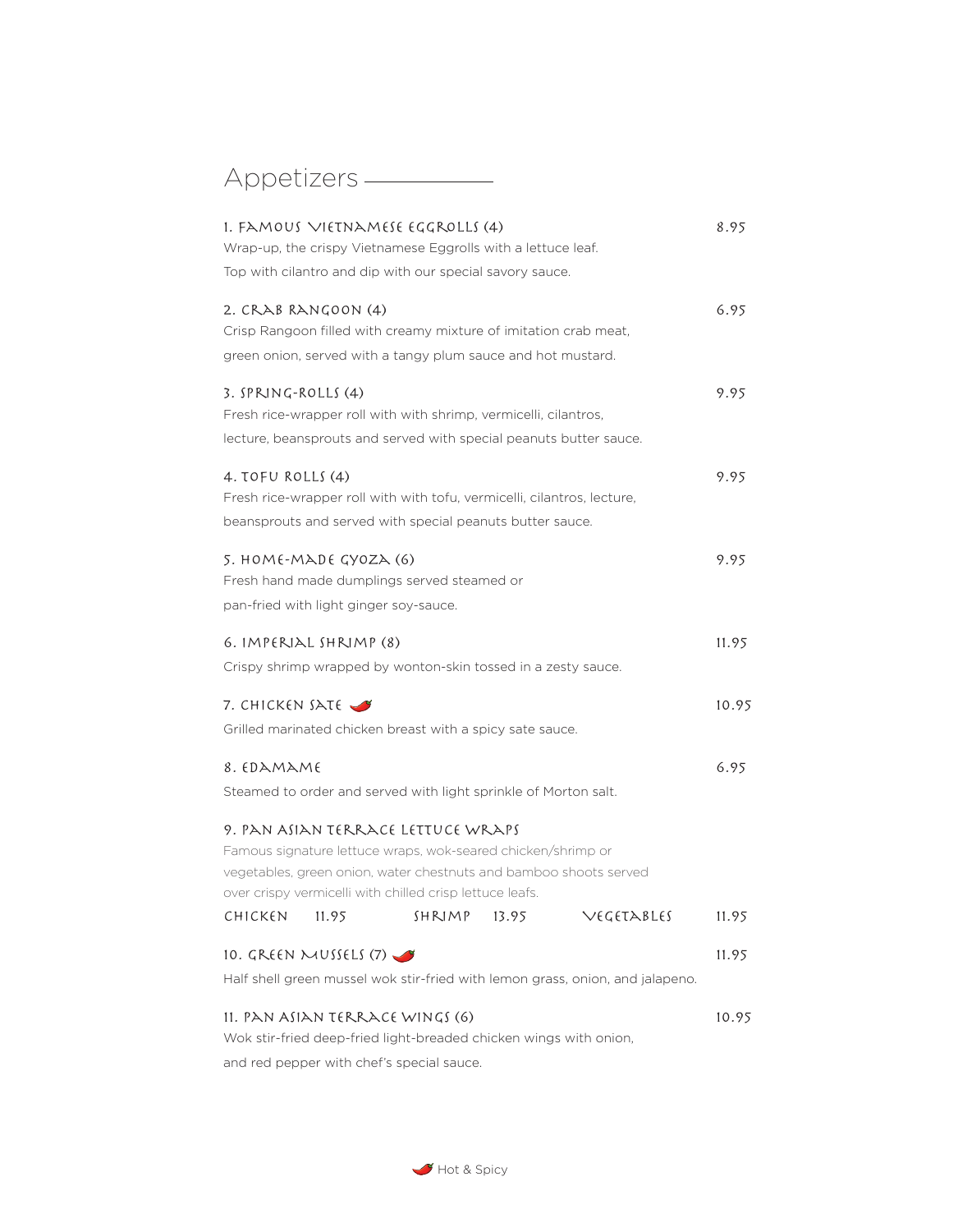### Soups ————

Enjoy a cup or a large bowl of rich & marvelous soup. Cup: 4.50 Large bowl: 8.50

#### 12. Corn Egg Drop Soup

Chicken broth with carrots, corn and green onions.

### 13. Wonton Soup

Savory broth with home made pork wonton and green onion.

### 14. HOT AND SOUR SOUP

Tangy & rich broth with pork, bamboo shoots, mushrooms and egg.

### Entree Salads

A bed of crispy iceberg lettuce with cucumber, tomato, cilantro; top with peanuts, crispy crunchy noodle and house's sweet vinaigrette dressing.

| 15. grilled marinated chicken | 15.95 |
|-------------------------------|-------|
| 16.  ASSORTED TENDER. BEEF    | 17.95 |
| 17. FRESH IUMBO SHRIMP        | 19.95 |

### 18. Steamed Vegetables in Bamboo ("Sake" or brown sauce) 15.95 Light Fare ————

| 10. SLCAPICD VCGCLADLCS IN DAPIDOU (SAKE OF DIOWII SAUCE) | 12.72 |
|-----------------------------------------------------------|-------|
| 19. MIXED VEGETABLES with Hot Garlic Sauce                | 15.95 |
| 20. VEGETABLE DELUXE                                      | 15.95 |
| 21. MA PO TOFU (SZECHUAN STYLE) $\blacktriangledown$      | 15.95 |
| 22. SAUTÉED STRING BEANS                                  | 15.95 |

## Drinks —

| VIETNAMESE'S BLACK COFFEE AUXLLAIT WITH ICE | 6.00 |
|---------------------------------------------|------|
| Vietnamese's milk coffee with ice           | 6.00 |
| τhλi ice τελ                                | 6.00 |
| PEPSI PRODUCTS                              | 3.50 |
| <b>HOT TEAS</b> (Jasmine/Green) per serving | 4.00 |
|                                             |      |

### Bubble Tea

| COCONUT, STRAWBERRY, MANGO, PAPAYA, TARO | 6.00  |
|------------------------------------------|-------|
| Dessert ——                               |       |
| CRISPY BANANA WITH ICE CREAM             | 10.95 |
| FLAN CAKE                                | 5.95  |

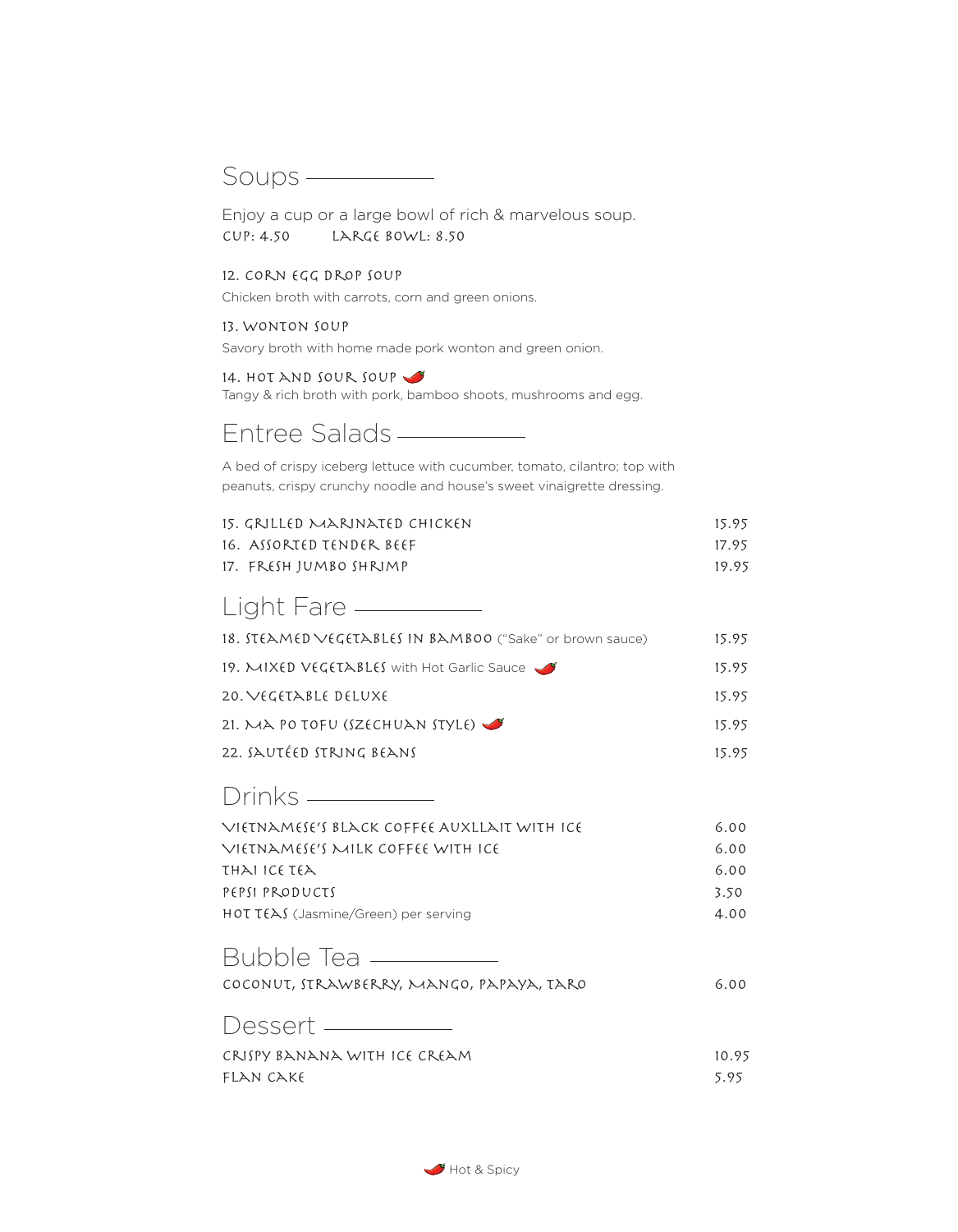| Pan Asian Terrace Specialties -                                                                                                                                                                         |       |
|---------------------------------------------------------------------------------------------------------------------------------------------------------------------------------------------------------|-------|
| 23. SNOW WHITE PLATTER<br>Jumbo shrimp, sliced chicken breast, mock-crab meat, broccoli,<br>water chestnuts, baby corn and snow peas with chef's sake sauce.                                            | 17.95 |
| 24. COMBINATION DELIGHTS<br>Jumbo shrimp, sliced chicken breast, beef, carrots, mushrooms,<br>broccoli and bamboo shoots with delicious brown sauce.                                                    | 17.95 |
| 25. AMAZING TERRACE CHICKEN                                                                                                                                                                             | 15.95 |
| JUMBOSHRIMP<br>Choice of Jumbo shrimp or chicken sautéed with snow peas,<br>baby corn, broccoli, water chestnuts and mushrooms in a savory "amazing sauce".                                             | 17.95 |
| 26. TRIPLE DELIGHTS WITH HOT GARLIC SAUCE $\rightarrow$<br>Jumbo shrimp, sliced chicken breast and scallops sautéed with<br>snow peas, bamboo shoots, water chestnuts and broccoli in hot garlic sauce. | 19.95 |
| 27. SESAME DELIGHT<br>Jumbo shrimp and sliced chicken breast sautéed with snow peas,<br>mushrooms, red bell pepper and baby corn in delicious "sesame sauce".                                           | 17.95 |
| 28. DOUBLE HAPPINESS<br>Jumbo shrimp and sliced chicken breast sautéed with snow peas,<br>broccoli, baby corn, water chestnuts, carrot in chef's sake sauce.                                            | 17.95 |
| 29. GENERAL TSO'S CHICKEN<br>Chunks of chicken lightly breaded sautéed with scorched<br>chili peppers, carrots, celery and garnished with steamed broccoli.                                             | 15.95 |
| 30. SESAME CHICKEN<br>Lightly breaded chicken breast sautéed with celery, green pepper<br>in delicious "sesame sauce".                                                                                  | 15.95 |
| 31. PEANUT BUTTER CHICKEN<br>House special "peanut butter sauce" with pieces of chicken breast<br>dipped in lotus flour and lightly fried.                                                              | 17.95 |
| 32. CRISPY HONEY CHICKEN<br>Lightly battered in a tangy honey sauce with carrot and water chestnuts.                                                                                                    | 17.95 |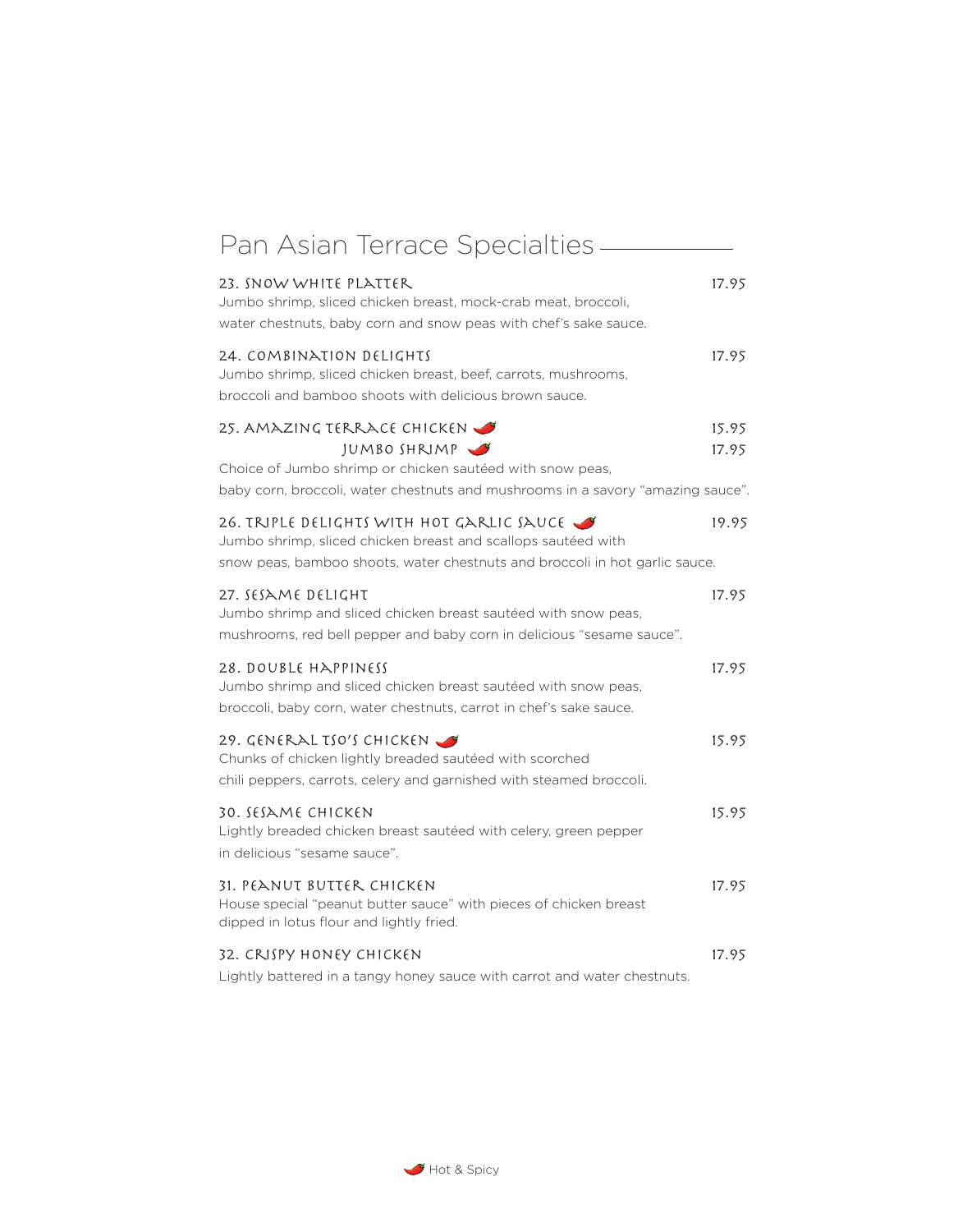| Pan Asian Terrace Specialty —                                                                                                                                                 |                |
|-------------------------------------------------------------------------------------------------------------------------------------------------------------------------------|----------------|
| 33. GOLDEN CRISPY DUCK<br>Fried Crispy boneless duck topped with broccoli, mushroom,<br>bamboo shoots and cabbages.                                                           | 20.95          |
| 34. ORCHID DUCK<br>Marinated boneless duck in our superb plum sauce.                                                                                                          | 20.95          |
| 35. HAPPY FAMILY REUNION<br>Jumbo Shrimp, scallops, chicken breast, mock crab meat sautéed<br>with mixed vegetable in "sake" white sauce.                                     | 19.95          |
| 36. SEAFOOD DELIGHT<br>A combination of Jumbo shrimp, scallops, mussels, fish, calamari and<br>mock crab meat with snow peas, mushrooms, water chestnuts in tomato sauce.     | 19.95          |
| 37. GOLDEN CRISPY FLOUNDER                                                                                                                                                    | 18.95          |
| Crispy fish filet sautéed with mixed vegetables in brown sauce.                                                                                                               |                |
| 38. GOLDEN CRISPY SHRIMP<br>Crispy jumbo shrimp with snow peas, red peppers,<br>water chestnuts in spicy chili sauce.                                                         | 18.95          |
| 39. HAWAIIAN HONEY WALNUT SHRIMP<br>Jumbo Crispy Shrimp with creamy sauce, pineapple and honey<br>walnuts garnished with steamed broccoli.<br>40. CHINESE BLACK BEAN FLOUNDER | 19.95<br>18.95 |
| Flounder filet in black bean sauce garnished with<br>steamed asparagus or snow peas.                                                                                          |                |
| 41. SALT AND PEPPER SHRIMP<br>Lightly battered jumbo shrimp tossed with minced red and<br>green bell pepper, green onion, salt and black pepper.                              | 18.95          |
| 42. CHILI BRAISED SHRIMP<br>Lightly battered jumbo shrimp with chef's chili braised sauces<br>garnished with steamed broccoli.                                                | 19.95          |
| 43. STEAMED JUMBO SHRIMP IN BAMBOO<br>Steamed jumbo shrimp with vegetables served with chef's<br>"sake" sauce or brown sauce on the side.                                     | 18.95          |
| 44. HOT PEPPER COMBINATION DELIGHT<br>Jumbo shrimp, chicken breast and beef sautéed with Jalapeno,<br>red bell pepper, basil, mushrooms and onions.                           | 18.95          |

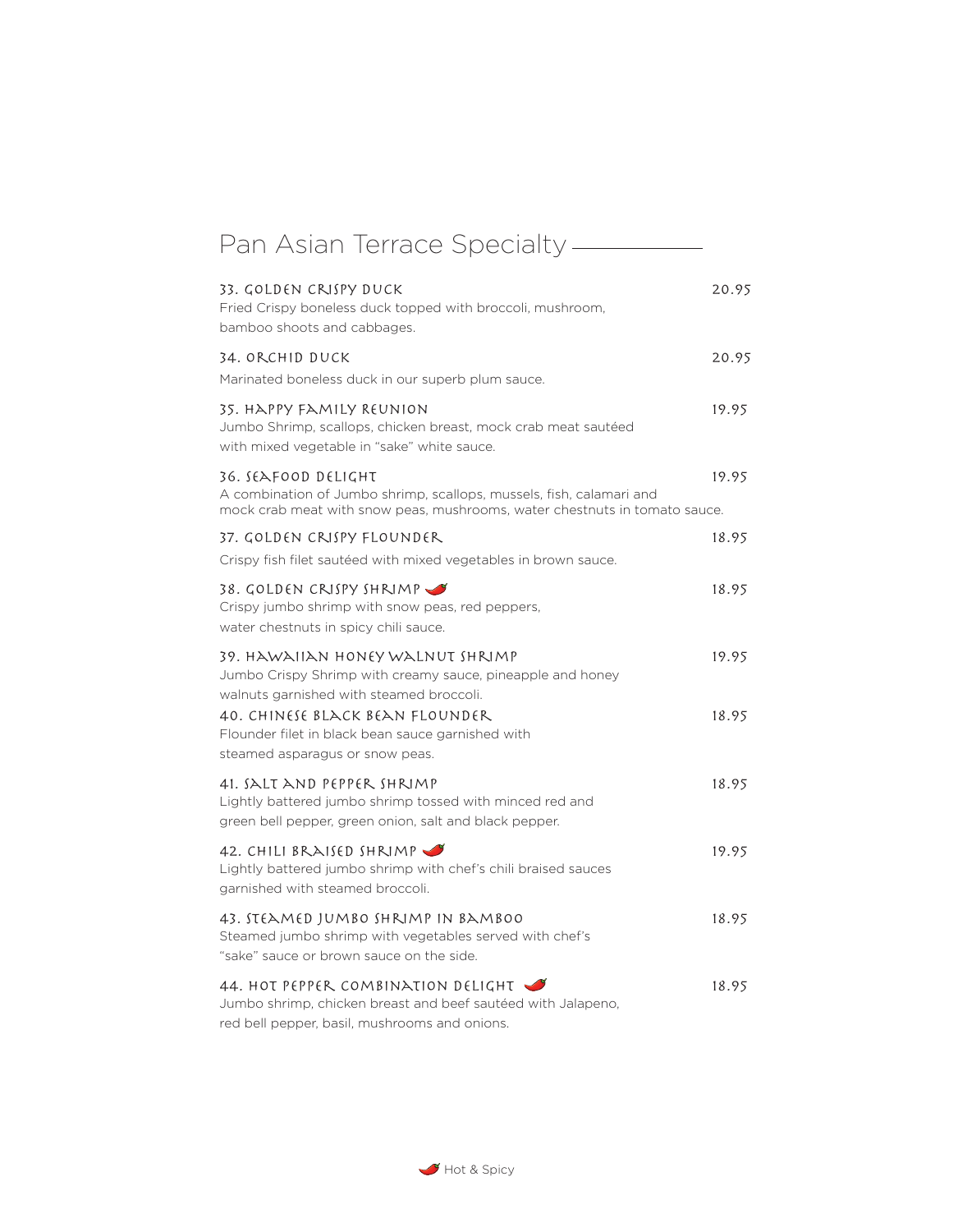| Pan Asian Terrace Noodles-                                                                                  |       |
|-------------------------------------------------------------------------------------------------------------|-------|
| 45. PAD THAI<br>Pan fried rice noodles with green onions, bean sprouts,<br>egg topped with crushed peanuts. |       |
| CHICKEN/BEEF/TOFU                                                                                           | 16.95 |
| JUMBO SHRIMP/COMBINATION                                                                                    | 18.95 |
| 46. LO $MHN$                                                                                                |       |
| Pan fried soft egg noodles with carrots, mushroom and cabbages.                                             |       |
| CHICKEN/BEEF/PORK/TOFU                                                                                      | 13.95 |
| JUMBO SHRIMP/COMBINATION                                                                                    | 15.95 |
| 47. PAN FRIED NOODLES                                                                                       |       |
| Pan fried soft egg noodles served with mixed vegetables in savory brown sauce.                              |       |
| CHICKEN/BEEF/PORK/VEGETABLES                                                                                | 14.95 |
| JUMBO SHRIMP/COMBINATION                                                                                    | 16.95 |

# Pan Asian Terrace Fried Rice **- Theory Assembly**

| Wok in savory soy sauce with egg, peas, carrots and green onion |       |
|-----------------------------------------------------------------|-------|
| 48. CHICKEN/BEEF/PORK/VEGETABLES                                | 12.95 |
| JUMBO SHRIMP/COMBINATION                                        | 14.95 |

# Moo Shu

| Wok in shredded cabbages green onions, egg with moo shu wraps. |       |
|----------------------------------------------------------------|-------|
| 49. CHICKEN/BEEF/PORK/VEGETABLES                               | 14.95 |
| JUMBO SHRIMP/COMBINATION                                       | 16.95 |

# Egg Foo Young

Three Patties of egg foo young served with mixed vegetables in a chef's savory brown sauce. 50. Chicken/Beef/Pork/Vegetables 17.95 Jumbo Shrimp/Combination 19.95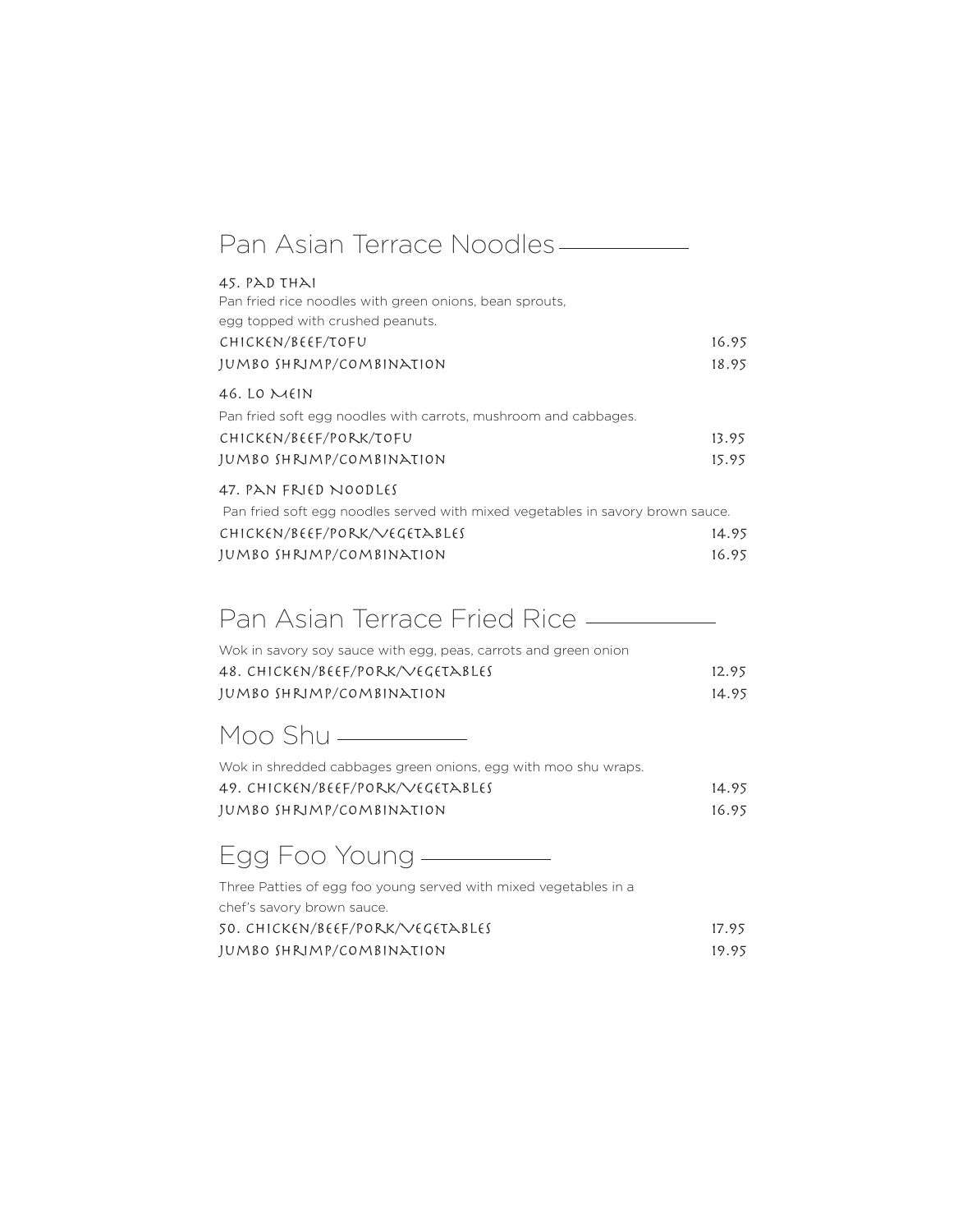# Entree ————

| $CHICKEN$ 12.95                |
|--------------------------------|
| 51. SWEET AND SOUR CHICKEN     |
| 52. ALMOND CHICKEN             |
| 53. CASHEW CHICKEN             |
| 54. KUNG PAO CHICKEN           |
| 55. BROCCOLI CHICKEN           |
| 56. $MIXVEG$ with Chicken      |
| 57. HUNAN CHICKEN              |
| 58. CHICKEN w/Hot Garlic Sauce |
| 59. Nongolian chicken          |
| 60. LEMON GRASS CHICKEN        |
|                                |

| <b>PORK</b> 12.95           | <b>TOFU</b>        |
|-----------------------------|--------------------|
| 61. SWEET AND SOUR PORK     | 81. PE             |
| 62. SICHUAN PORK            | 82. H <sub>0</sub> |
| 63. HUNAN PORK $\bullet$    | 83. $\bowtie$      |
| 64. MONGOLIAN PORK          | 84. HI             |
| 65. PORK w/Hot Garlic Sauce | 85. TO             |

## BEEF (Flank Steak) 15.95 71. MONGOLIAN BEEF 72. HUNAN BEEF 73. PEPPER BEEF 74. KUNG PAO BEEF 75. BROCCOLI BEEF 76.  $MIXEDVEG$  with Beef 77. SNOW PEAS with Beef  $\blacktriangleright$  78. BEEF w/Hot Garlic Sauce  $\blacktriangleright$ 79. SICHUAN BEEF 80. LEMON GRASS BEEF

| 61. SWEET AND SOUR PORK     | 81. PEANUT BUTTER TOFU             | 15.95 |
|-----------------------------|------------------------------------|-------|
| 62. SICHUAN PORK S          | 82. HOT POT TOFU                   | 13.95 |
| 63. HUNAN PORK              | 83. MIXVEG with Tofu               | 13.95 |
| 64. MONGOLIAN PORK          | 84. HUNAN TOFU                     | 13.95 |
| 65. PORK w/Hot Garlic Sauce | 85. TOFU w/Hot Garlic Sauce 313.95 |       |

### Seafood

| 66. SHRIMP w/Broccoli                                     | $16.95$ 86. CASHEW SHRIMP   | 16.95 |
|-----------------------------------------------------------|-----------------------------|-------|
| 67. SHRIMP w/Lobster Sauce                                | $16.95$ 87. KUNG PAO SHRIMP | 16.95 |
| 68. SHRIMP w/Mixed Veg                                    | $16.95$ 88. HUNAN SHRIMP    | 16.95 |
| 69. SHRIMP w/Hot Garlic Sauce 16.95 89. SICHUAN SCALLOPS  |                             | 21.95 |
| 70. SHRIMP w/Black Bean Sauce 16.95 90. KUNG PAO SCALLOPS |                             | 21.95 |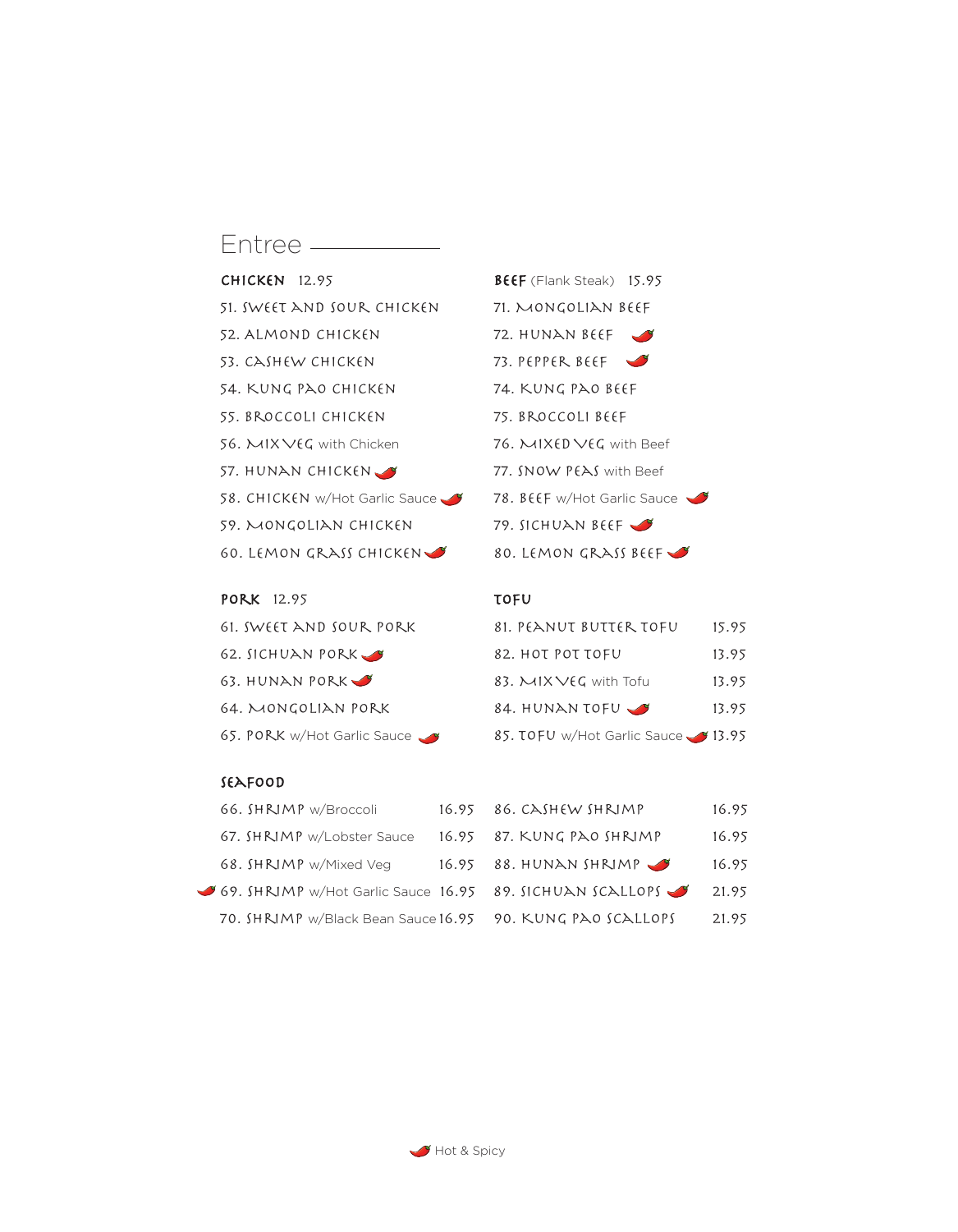# Noodle Soups

### PHO NOODLES SOUP

Chef's home-made beef knuckle bone soup that cooks for 12 hrs with ginger, onion and herbs served with lime, bean sprouts, basil and jalapeno. (EXTREMELY HEALTHY)

| 91. PHO SEAFOOD (shrimp, mussel, imitation crab meat, flounder) | 17.95 |
|-----------------------------------------------------------------|-------|
| 92. PHO SPECIAL COMBO (Rare beef, brisket, meat ball, tripe)    | 14.95 |
| 93. PHO RARE BEEF AND BRISKET (Pho tai'nam)                     | 14.95 |
| 94. PHO RARE BEEF AND MEATBALLS (Pho tai' bo` vien)             | 14.95 |
| 95. PHO BEEF BRISKET (Pho nam)                                  | 12.95 |
| 96. PHO RARE BEEF (Pho tai)                                     | 12.95 |
| 97. PHO BEEF MEAT BALLS (pho bo' vien)                          | 13.95 |
| 98. PHO CHICKEN (Pho ga`)                                       | 12.95 |
| 99. PHO VEGETABLES with Tofu (Pho rau cai)                      | 13.95 |
| 100. HUE HOT SOUP (Bun bo Hue)                                  | 14.95 |

#### Hu Tieu\_ Clear Noodle

Chef home-made chicken broth with ginger, onion served with bean spouts, line cilantro and jalapeno. 101. CLEAR NOODLES with B.B.Q Pork & Jumbo Shrimp (hu tieu tom thit) 14.95 102. CL(AR NOODL(S with meat ball (hu tieu bo`vien) 13.95

|                                                   | .     |
|---------------------------------------------------|-------|
| 103. CLEAR NOODLES with seafood (hu tieu do bien) | 17.95 |

### Mi`\_ Eggnoodle Soup

| 104. EGG NOODLES with B.B.Q Pork & Jumbo Shrimp (mi) tom thit) | 14.95 |
|----------------------------------------------------------------|-------|
| 105. EGG NOODLES with beef meat ball (mi) bo' vien)            | 13.95 |
| 106. EGG NOODLES WITH SEAFOOD (mi) do bien)                    | 17.95 |